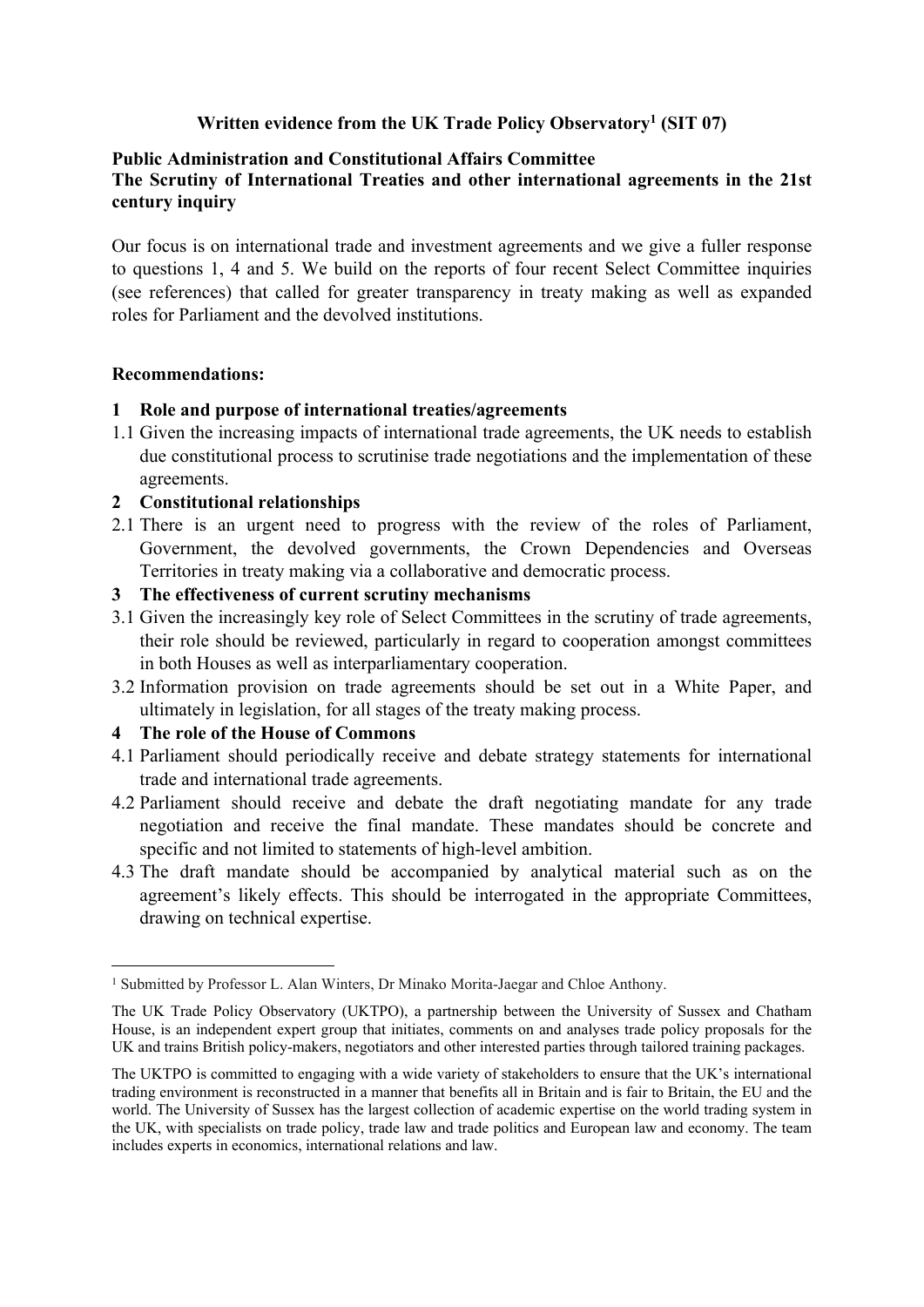- 4.4 The appropriate Committee of each House should receive and discuss periodic updates on negotiations. Parts of this process may require confidentiality arrangements, but these should be minimised.
- 4.5 Parliament should see the draft text of a treaty before signature, with time to debate it and vote 'yes' or 'no' on it. The appropriate Committees should interview ministers and officials on the details of the agreement and its negotiation in time to inform the Parliamentary debate.
- 4.6 Parliament should continue its formal ratification of trade agreements, but if the previous steps have been undertaken this should be more or less only a formality.
- 4.7 Naturally, Parliament should continue to treat any resulting primary legislation in the usual manner and also, when considering any resulting secondary legislation, be informed that the Government's proposal emanates from the trade agreement.
- **5 Information and resourcing requirements**
- 5.1 Generally, the Government should produce a White Paper on strategy for international trade policy – in quite concrete form – and have it fully debated in Parliament. There should be facility for consultation on the paper.
- 5.2 The draft mandate should indicate which Department(s) has substantive responsibilities, include analytical material on the likely effects of the agreement, be reviewed by expert panels at technical meetings, and made available to appropriate Committees.
- 5.3 The appropriate Committees and Parliament should have periodic reports on the progress of negotiations, have access to draft treaty texts and explanatory memoranda, and be able to feed their views to negotiators.
- 5.4 The explanatory memorandum stage should be advanced to the draft treaty stage so that ratification documents can be less detailed, except where circumstances have changed between signature and ratification.
- 5.5 Parliament and appropriate Committees should be engaged in the ex post evaluation of free trade agreements. There should be a requirement for DIT, and the relevant Department(s), to undertake ex post monitoring and evaluation assessment of each agreement with consistent and detailed terms of reference, no later than five years after treaty implementation.
- 5.6 The International Trade Committee, the International Agreements Committee and other relevant Committees should be able to meet in private to receive confidential information on negotiations. They should be able to share these with their clerks and with members of a set of approved experts, who should also be bound by confidentiality. Legal requirements for transparency would better reflect the impactful nature of trade agreements and support representative, inclusive and legitimate process.
- 5.7 On new treaties, the draft and final mandates should be published. There should be periodic brief accounts of the state of various negotiations. The public should see the final text shown to Parliament prior to signature (not just at the ratification stage).
- 5.8 Trade agreements are long, complex and wide-ranging. Parliament and the Committees need to be adequately resourced to carry out their responsibilities.

# **1) Role and purpose of international treaties/agreements**

The purpose of international treaties/agreements is to foster peace and prosperity. They provide a legal framework for international cooperation that helps to ensure actions are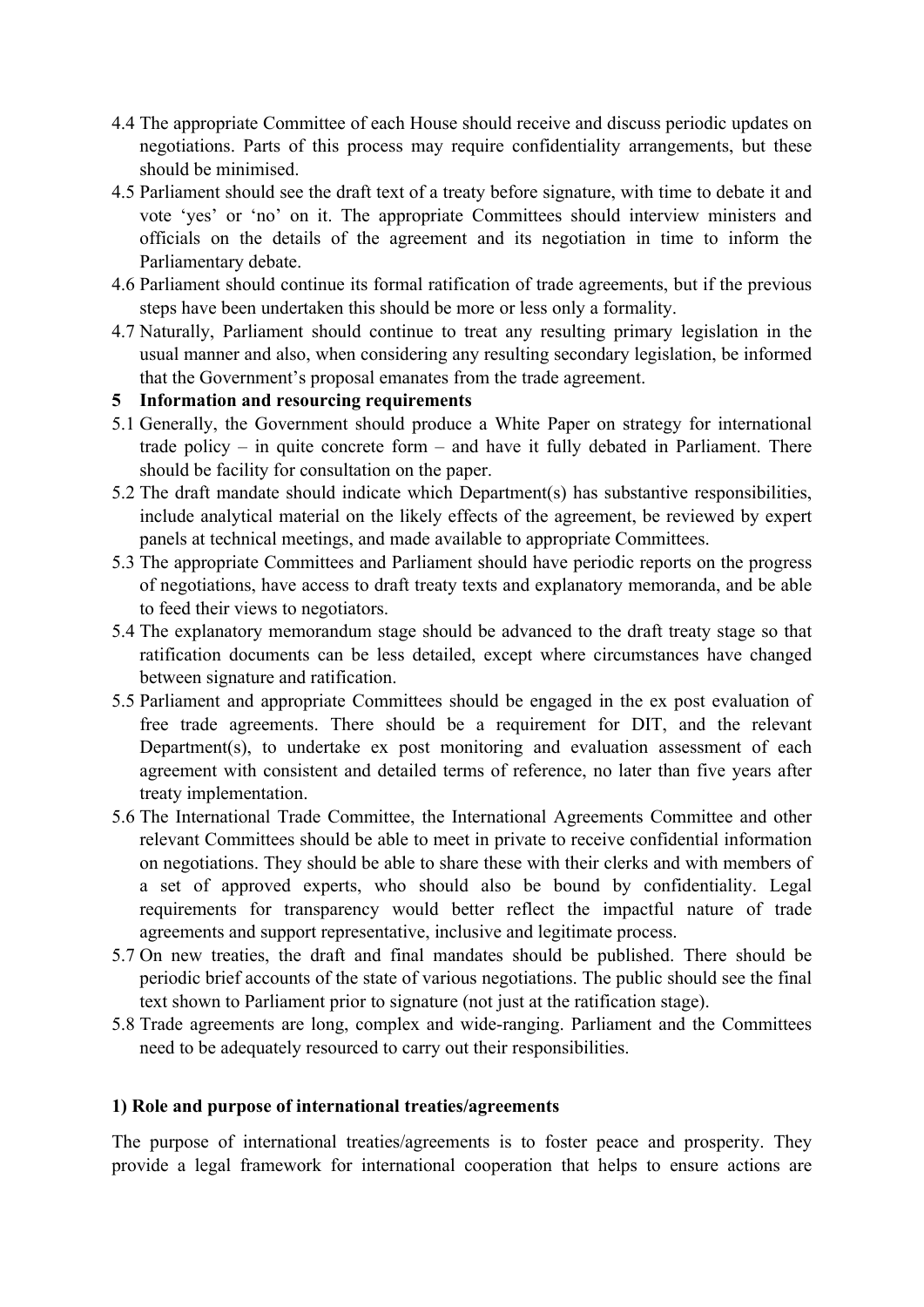coordinated across parties and commitments to action are credible. This may involve creating or developing instruments of global governance. Existing treaties and international arrangements cover a wide range of areas, including economic relations, environment, health, culture, labour rights, human rights, immigration, security and terrorism. Areas of cooperation are likely to expand further in the 21st century.

International trade agreements cover WTO agreements, free trade agreements (FTAs), and sector-specific deals, such as bilateral/plurilateral digital trade agreements. The main role of international trade agreements is to provide legal predictability and certainty for trade and investment activities and legal assurance for existing cross-border economic activities. Countries can also strengthen economic and diplomatic relations through international trade agreements. The fundamental principle of international trade agreements is fairness and is enshrined in the form of non-discrimination clauses – the most-favoured-nation and national treatment principles – in international trade agreements.

The role of FTAs in the realm of international trade agreements has been expanding since the late 1990s and the trend is likely to continue unless WTO reforms successfully take place. While the WTO system has struggled over the last two decades, mainly due to an institutional failure to respond to evolving economic environment and political needs, many countries have turned to creating bilateral or plurilateral FTAs. The number of FTAs in the world increased from 50 in 1995 to 400 in 2021 (WTO notification base, February 2021).

The coverage of many FTAs is more comprehensive than the WTO agreements, including investment, competition and digital trade rules. They also include so-called 'non-trade policy areas', such as environment, labour standards, and gender equality. Further, the level of commitments is often much deeper than WTO agreements. Notably, recently concluded FTAs, such as the CPTPP (Comprehensive and Progressive Agreement for Trans-Pacific Partnership), USMCA (United States-Mexico-Canada Agreement), EU-Canada CETA (Comprehensive Economic and Trade Agreement) and the UK-Japan CEPA (Comprehensive Economic Partnership Agreement), are considered ambitious because they aim at deep integration beyond trade.

The economic and social impact of the rules embedded in FTAs on a signatory county is farreaching. Two issues should be noted in this regard. First, depth: ambitious FTAs try to achieve deep economic integration that directly impacts domestic regulatory policy in certain sectors. For example, recent FTAs, such as the CPTPP and USMCA, the UK-Japan CEPA and the EU-UK TCA (Trade and Cooperation Agreement), include digital chapters of varying degrees of comprehensiveness, providing rules on free data flow with some exceptions for safeguarding government intervention for public policy objectives (e.g. privacy, consumer protection and security). For this reason the coherence between domestic policy and FTAs needs to be properly scrutinised. Second, breadth: ambitious FTAs cover a wide range of non-trade policy areas and this impacts not only on business activities but societies as a whole. We should recall that one of the major concerns about the WTO system was the possible expansion of WTO rules to non-trade policy areas coupled with the lack of transparency in its policy-making processes. Since the coverage of ambitious FTAs is much wider than the WTO, they similarly introduce significant impacts on domestic firms and people and raise concerns over their democratic legitimacy. Democratic political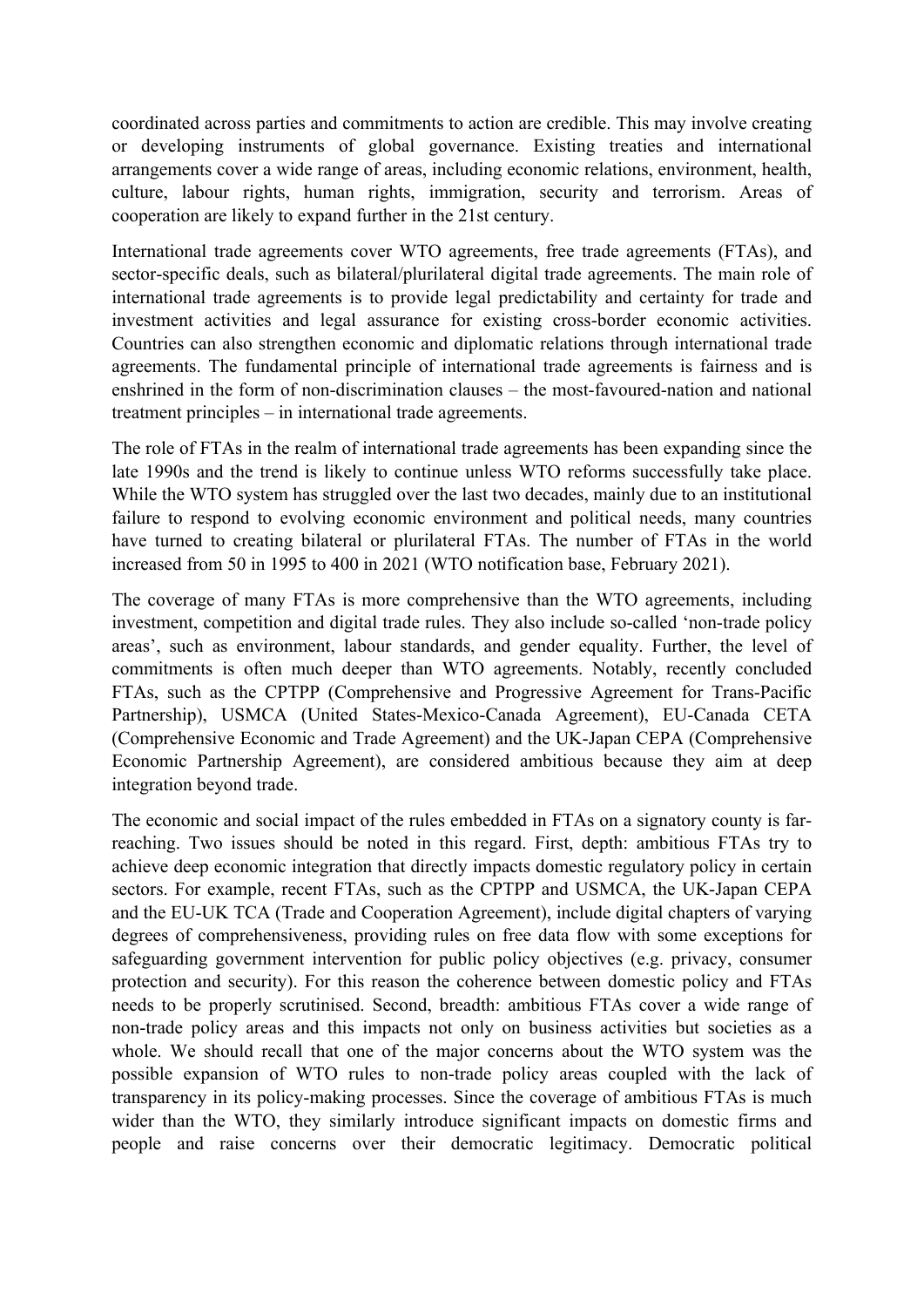authorisation and multi-stakeholder policy engagement should become a norm when creating the ambitious FTAs of the 21st century.

Having left the EU, the UK is exercising its 'sovereignty' over its trade policy. It should be noted that no other country has ever committed itself to such intensive FTA activity within such a short period of time. In addition to rolled-over FTAs, the UK has concluded FTAs with Japan (UK-Japan CEPA), the EU (UK-EU TCA) and EFTA countries (FTA between UK and Iceland, Lichtenstein and Norway), and has an agreement in principle with Australia, all with very limited parliament scrutiny. Currently CPTPP accession negotiations and bilateral FTA negotiations with New Zealand are in progress and renegotiation of the rolledover FTAs with Canada and with Mexico will start later this year. Currently, the most critical of these recent policy developments is the agreement in principle with Australia that contains several contested issues such as tariff liberalisation in agriculture, food standards and digital trade, which need to be examined in detail. The UK-Australia agreement is different from previous FTAs the UK has concluded since it is a completely new FTA and not modelled on the EU's FTAs. If the UK-Australia FTA enters into force without appropriate scrutiny, it will become an alarming precedent for the UK's future FTAs, notably an FTA with the US.

**1.1 Given the increasing impacts of international trade agreements, the UK needs to establish due constitutional process to scrutinise trade negotiations and the implementation of these agreements.**

## **2) Constitutional relationships**

There is a careful balance to achieve in the roles of Parliament and Government, the devolved governments, and the Crown Dependencies and Overseas Territories, in the treaty making process. These roles should be commensurate with the impact of trade agreements. While the UK was a member of the EU, the EU had competence over most elements included in trade agreements. As an EU Member State, the UK participated in the scrutiny mechanisms that evolved in the context of a legal right to information and a right to veto in certain circumstances.

The role of the devolved governments in all stages of the treaty making processes requires review. Intergovernmental fora with formal mechanisms would provide certainty and continuity, particularly where international treaties affect the interests of the devolved nations, where devolved competencies are engaged, where devolved administrations are largely responsible for implementation and where there are divergent interests or when intergovernmental relations are strained. The role of the devolved governments is not dealt with in detail here, however the need for review of the devolved settlement is understood as critical for treaty making and implementation.

**2.1 There is an urgent need to progress with the review of the roles of Parliament, Government, the devolved governments, the Crown Dependencies and Overseas Territories in treaty making via a collaborative and democratic process.**

#### **3) The effectiveness of current scrutiny mechanisms**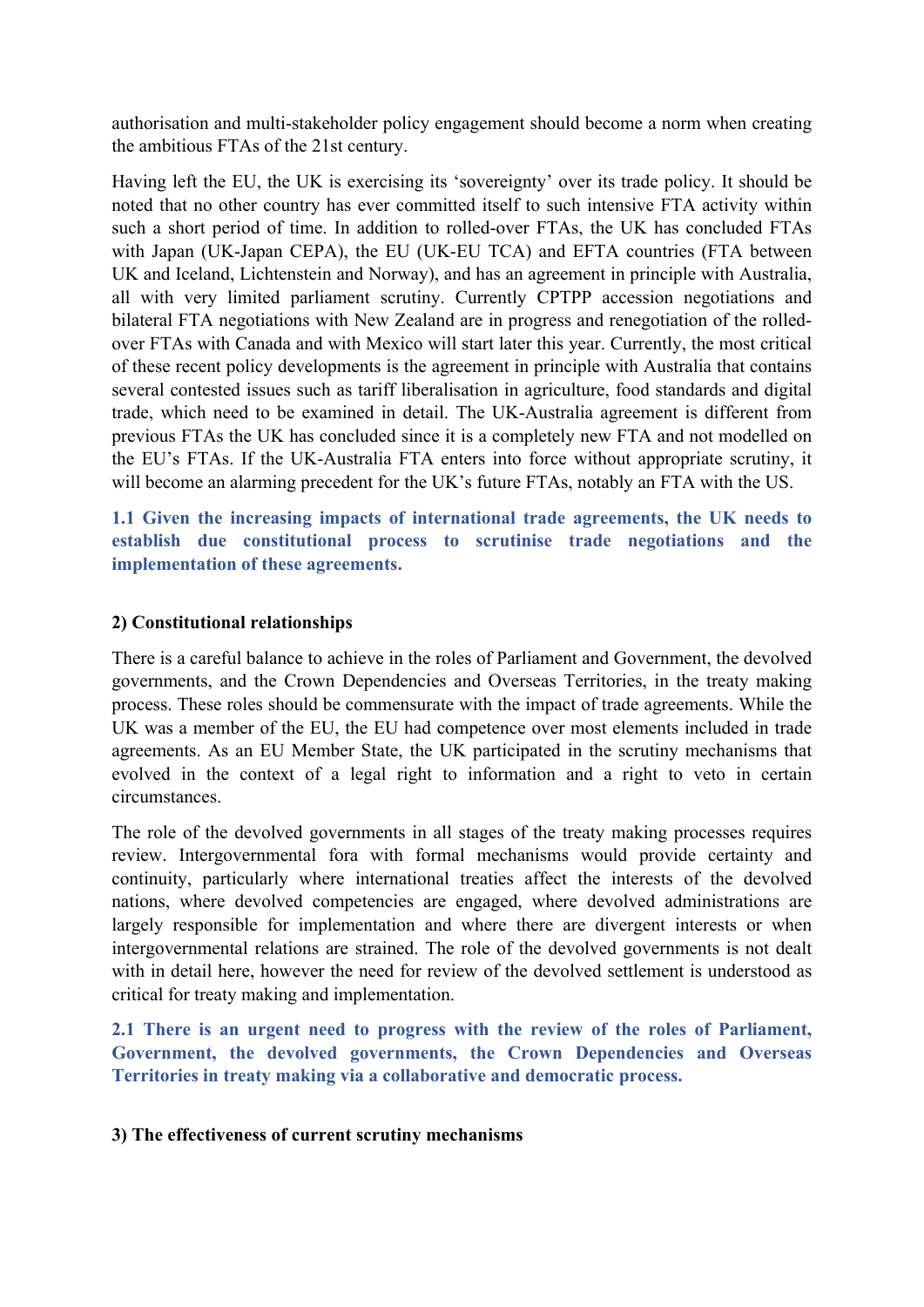The need to reform current scrutiny mechanisms has been well documented in four Committee reports (see references). The work of the Committees on International Trade and International Agreements is essential. The role of these and other Select Committees is expanding now that EU scrutiny and democratic processes have fallen away.

**3.1 Given the increasingly key role of Select Committees in the scrutiny of trade agreement, their role should be reviewed, particularly in regard to cooperation amongst committees in both Houses as well as interparliamentary cooperation.**

On trade agreements, we note the Government's 2019 command paper, *Processes for making free trade agreements once the UK has left the EU*, makes several commitments and proposals for public transparency, engagement with the devolved nations and the role of Parliament in scrutinising future FTAs. We also note the Department for International Trade has committed to allow time for Committees to report. These developments are welcome but fall short of obligations to share information and to provide justification for keeping information confidential. The limitations of the CRAG Act have been well documented in Committee reports.

**3.2 Information provision on trade agreements should be set out in a White Paper, and ultimately in legislation, for all stages of the treaty making process.**

## **4) The role of the House of Commons**

Scrutiny should be conducted by both Houses of Parliament and, as the locus of democratic accountability, the House of Commons should play a significant role in all major elements of any trade agreement.

A useful assessment of the parliamentary scrutiny of trade agreements by Emily Jones and Anna Sands (2020) compares the scrutiny mechanisms at each stage of the treaty making process in the UK, the EU, the US, Canada and Australia (see references). Notably, the legal right to be informed is in place in the EU and the US, but not in the UK.

Our own recommendations are the following for Parliament and the House of Commons:

**4.1 Parliament should periodically receive and debate strategy statements for international trade and international trade agreements.**

**4.2 Parliament should receive and debate the draft negotiating mandate for any trade negotiation and receive the final mandate. These mandates should be concrete and specific, and not limited to statements of high-level ambition.**

**4.3 The draft mandate should be accompanied by analytical material such as on the agreement's likely effects. This should be interrogated in the appropriate Committees, drawing on technical expertise.**

**4.4 The appropriate Committee of each House should receive and discuss periodic updates on negotiations. Parts of this process may require confidentiality arrangements, but these should be minimised.**

**4.5 Parliament should see the draft text of a treaty before signature, with time to debate it, and vote 'yes' or 'no' on it. The appropriate Committees should interview ministers**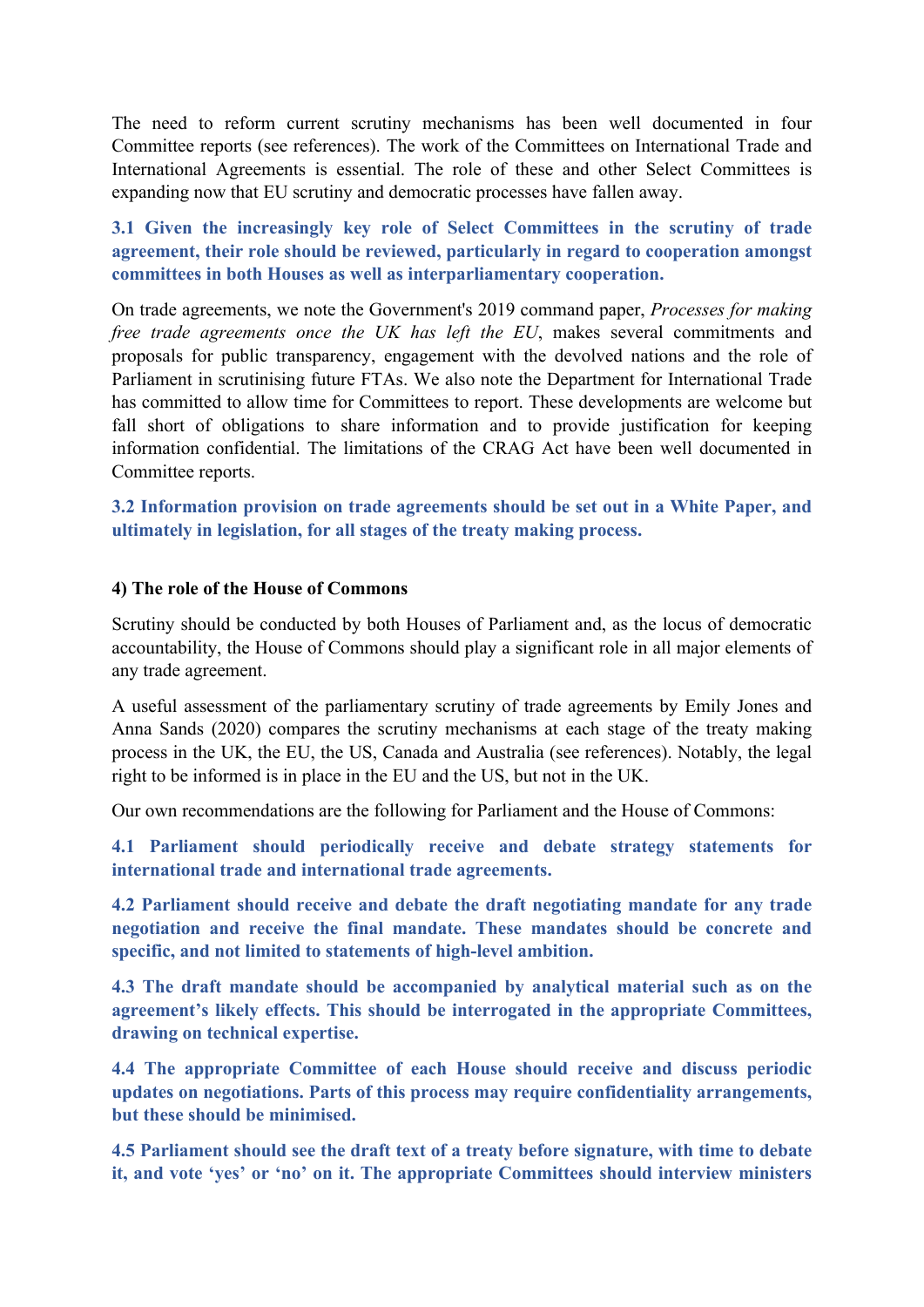**and officials on details of the agreement and its negotiation in time to inform the Parliamentary debate.**

**4.6 Parliament should continue its formal ratification of trade agreements, but if the previous steps have been undertaken this should be more or less only a formality.**

**4.7 Naturally, Parliament should continue to treat any resulting primary legislation in its usual manner and also, when considering any resulting secondary legislation, be informed that the Government's proposal emanates from the trade agreement.** 

None of these recommendations can be made effective without a formal right to information and parliamentary time in the trade agreement process. A more detailed discussion of our recommendations follows in answer to question (5).

## **5) Information and resourcing requirements**

**5.1 The Government should produce a White Paper on its strategy for international trade policy – in quite concrete form – and have it fully debated in Parliament. There should be facility for consultation on the paper.**

 **How, and at what stages of the treaty making process, should the Government share information with Parliament?**

We divide the treaty making process into four stages – mandate, negotiation, ratification and implementation – and consider the information requirements needed for effective scrutiny of trade agreements at each stage.

#### *Mandating trade negotiations*

Currently, there is no requirement for Government to engage with Parliament before opening trade negotiations.

We recommend that in advance of a potential trade negotiation, Parliament and the devolved legislatures should have a full debate on a draft mandate which would then be followed by publication of a final mandate. It is up to Parliament and the devolved legislatures to ensure that this is specific and granular and not limited to high-level ambitions.

While we presume that the Department for International Trade will take overall responsibility for each trade agreement, the draft mandate should indicate which other Department(s) have substantive responsibilities for the topics included.

The draft mandate should be accompanied by analytical material on the likely effects of the agreement. This material should be open to discussion in appropriate Committees in both Houses and in the devolved parliaments and assemblies. The material should be reviewed by an expert panel at technical meetings and reports of these meetings be made available to the Committees. At this technical meeting one needs experienced trade analysts and, if the documents include modelling results, experts on trade modelling. At the technical meetings the staff who conducted the modelling should appear as well as their superiors in order that technical details can be discussed in an informed way. If the documents are not public, the experts may have to sign confidentiality agreements.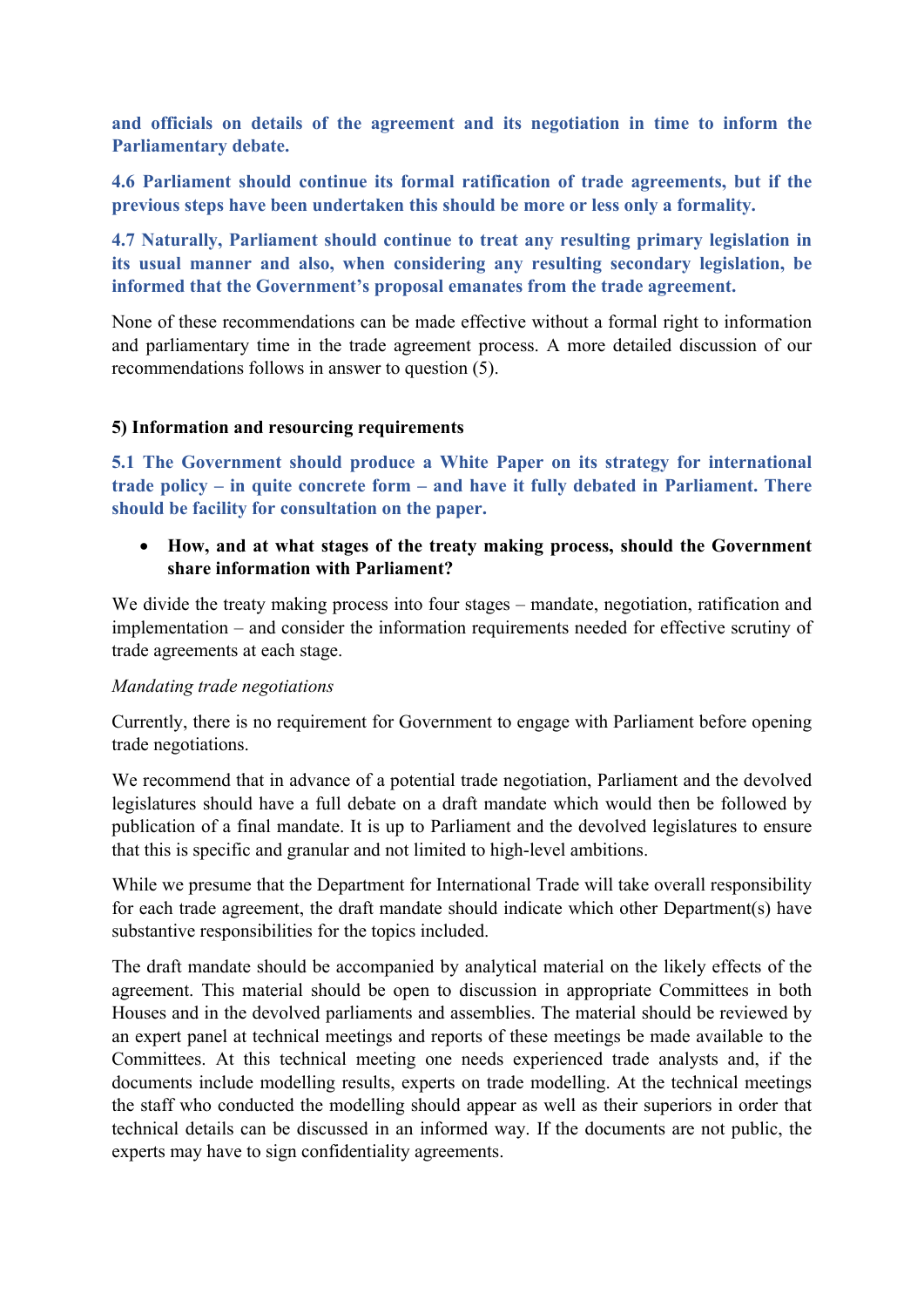It will be necessary to consider how to incentivise experts to undertake the required work – possibly including a small honorarium, a chance to present evidence to the Committees in public session, a way of publishing their results, etc. There remain a number of agreements that the Government hopes to negotiate or renegotiate, so relying on public-spiritedness is likely to fall short of the volume of input and independent scrutiny required. Private incentives exist for those with material interests at stake in trade negotiations, but not for analysts.

The Committees should also receive a summary of the Government's consultations with businesses, stakeholders and consumer groups – both who was consulted and a summary of the outcomes. This would help to inform their enquiries and save resources in the Committees' search for evidence.

# *Trade negotiations*

In its 2019 command paper, the Government has proposed providing Select Committees with information on the basis of confidentiality as well as a mixture of public and private evidence. All trade agreements should go to the International Trade and the International Agreements Committees in the Commons and Lords respectively, but other Committees should be able to consider specific details that lie within their areas, including those in the devolved legislatures.

The appropriate committees should have periodic reports on the progress of negotiation and be able to feed their views to the negotiators. This process is part of the necessary effort to ensure that the final draft is not rejected, which inevitably causes friction with the trading partner in question. While some parts of these progress reports may be confidential, whatever can be disseminated should be disseminated, not least in order to facilitate UK-wide debates in time to inform the final outcome.

Parliament should see the draft text of a treaty before signature, with time to debate it, and an explanatory memorandum of the sort currently required for ratification. A Committee should be able to interview Ministers and officials and, among other things, demand explanations about why the final outcome falls short of the mandate (as it always will) as well as why public statements during negotiations were not good predictors of the final outcome.

Parliament should not be able to amend the text at this stage, because that would tend to undermine previous negotiations, but they do need to vote up-or-down on it. As noted, it is the prior consultations that should render this final vote straightforward for the Government.

# *Ratifying a trade agreement*

Currently, it is at this stage of the treaty making process that the CRAG Act allows for a vote on finalised treaty texts after signature and before ratification. Treaty approval is subject to negative approval, therefore neither House is guaranteed a vote or a debate on the treaty. Much Committee evidence and commentary argue this process is not fit for purpose and not commensurate with the domestic effect of treaties (see Constitution Committee (2019) para 101, for example).

Parliamentary debate and approval are necessary for ratification. Debate and approval continue at this stage, but these debates can be less detailed than those at the draft treaty stage above if scrutiny and information provision is improved in previous stages. CRAG, section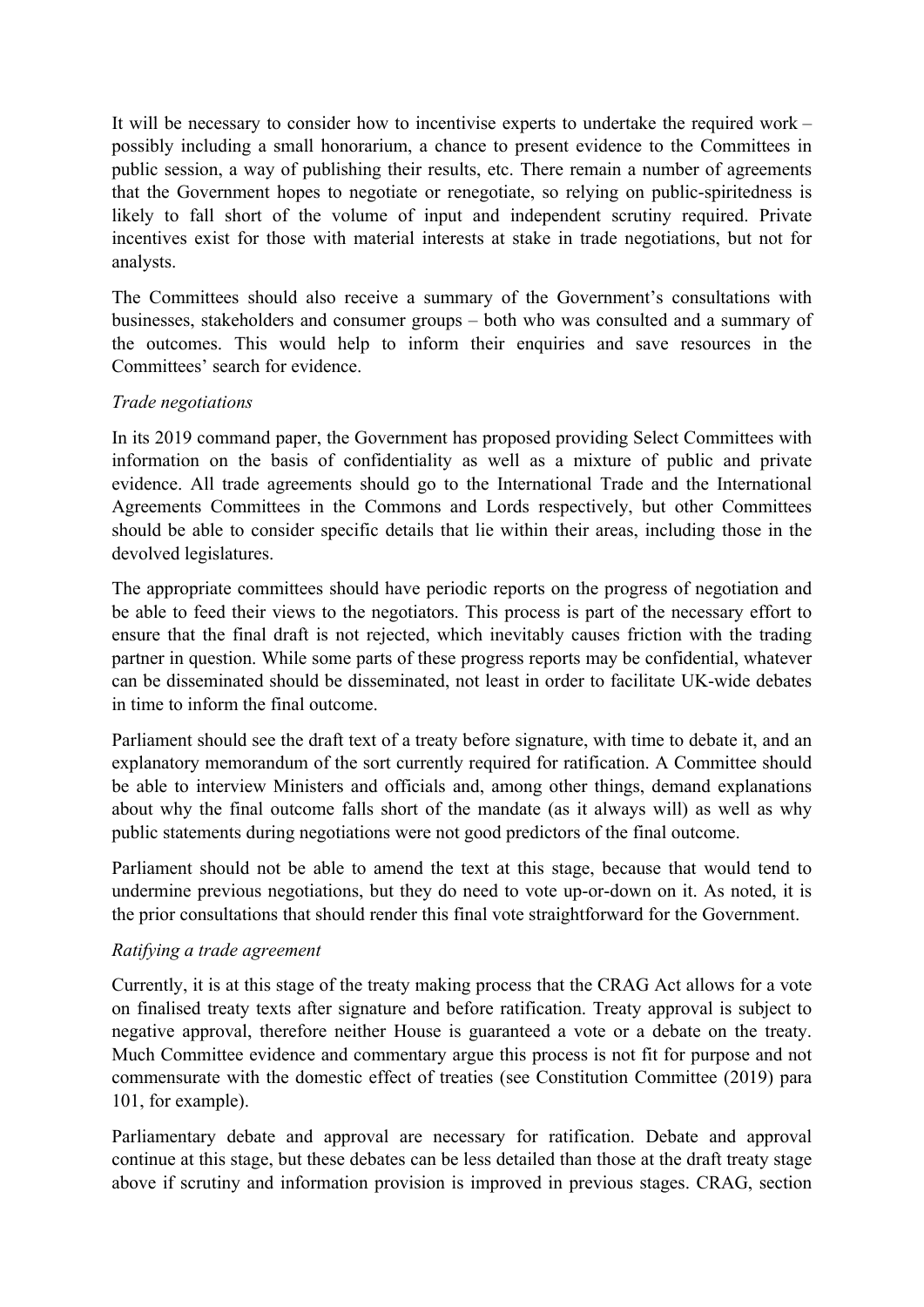24, requires every treaty to be accompanied by an explanatory memorandum. This should provide detailed information on parties, the economic, social and environmental impact of the treaty, the aims and obligations, and implementation processes.

# *Implementation of trade agreements*

The Constitution Committee notes that parliamentary scrutiny has 'primarily been of the Government legislation required to implement treaty obligations.' (2019, para 16)

The Trade Act 2021 makes provision for the implementation of 'roll over' EU international and free trade agreements and commits the UK to 'maintaining publicly-funded clinical healthcare services' and 'maintaining UK levels of statutory protection in the protection of human, animal or plant life or health, animal welfare, environmental protection, employment and labour, data protection and the protection of children and vulnerable adults.' (section 2) Devolved authorities are restricted to their existing areas of competence. To date, there is no similar legislation for the implementation of new trade agreements. This is a major omission that should be rectified along with the formalisation of the scrutiny procedures.

In the United States, under section 163(c) of the Trade Act of 1974 the International Trade Commission is required to 'submit to the Congress at least once a year, a factual report on the operation of the trade agreements program.' This is a detailed document (the 2019 edition is 290 pages long) which documents all the interactions, requested modifications, and issues which arose during that year in the operation of the US's trade agreements. This provides detailed information on the ex post operation of each of the agreements, identifies issues and disputes which may have arisen and how they may have been taken forward or resolved. We would strongly recommend that DIT is similarly required to produce an annual report of this nature. This is important as an input into the process of scrutiny and also in the interests of transparency, inclusivity and stakeholder engagement.

In summary, we recommend:

**5.2 The draft mandate should indicate which Department(s) has substantive responsibilities, include analytical material on the likely effects of the agreement, be reviewed by expert panels at technical meetings, and made available to appropriate Committees.**

**5.3 The appropriate Committees and Parliament should have periodic reports on the progress of negotiations, have access to draft treaty texts and explanatory memoranda, and be able to feed their views to negotiators.**

**5.4 The explanatory memorandum stage should be advanced to the draft treaty stage above so that ratification documents can be less detailed, except where circumstances have changed between signature and ratification.**

**5.5 Parliament and Committees should be engaged in the ex post evaluation of free trade agreements. There should be a requirement for DIT, and the relevant Department(s), to undertake ex post monitoring and evaluation assessment of each agreement with consistent and detailed terms of reference, no later than five years after treaty implementation.**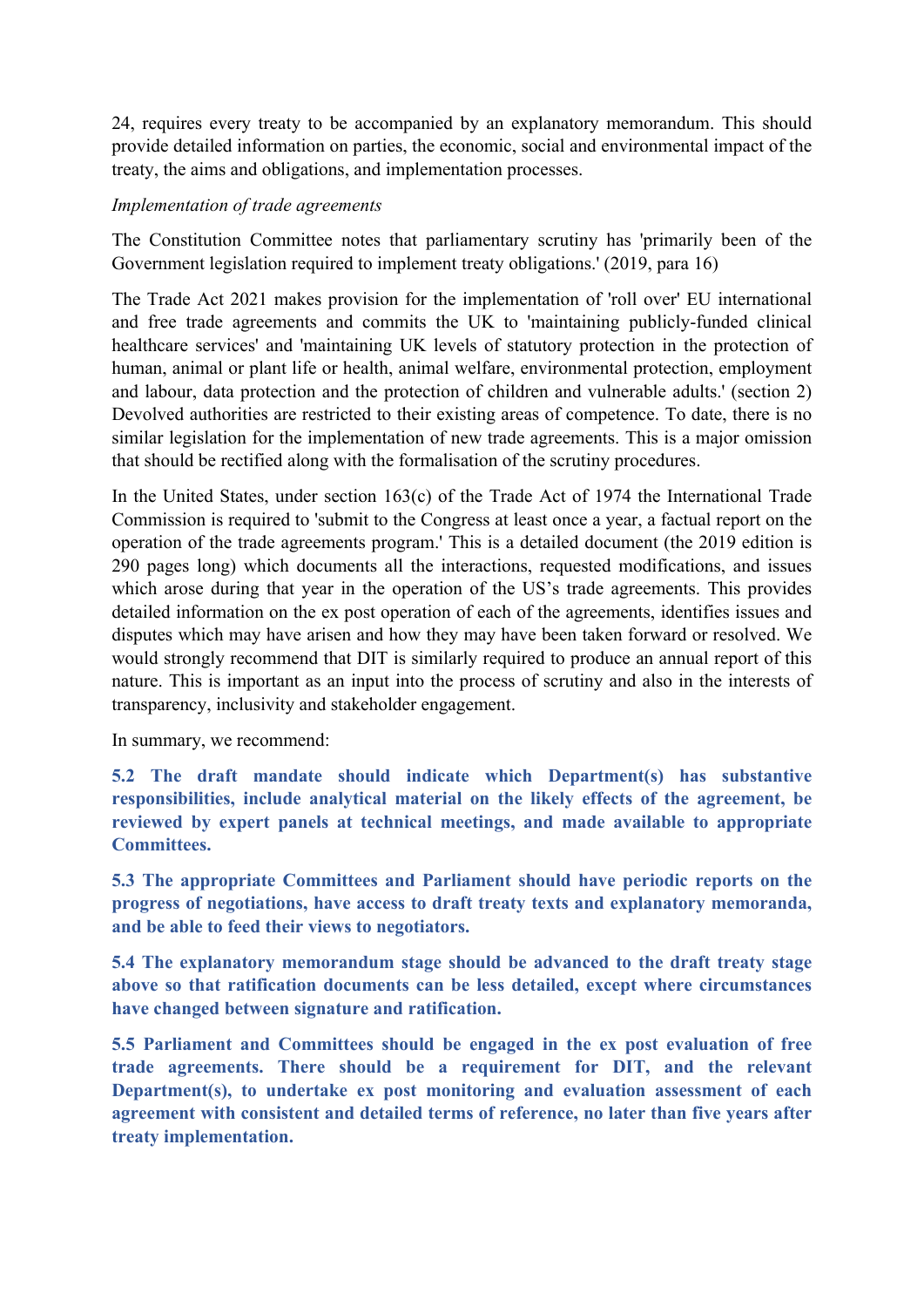# **Should Parliament have access to confidential information and, if so, what mechanisms might assure the continued confidentiality of that information?**

The Constitution Committee recommended that 'transparency should be a general principle, rather than a legal requirement; the norm rather than the exception' (2019, p3). Legal requirements for transparency would, however, better reflect the impactful nature of trade agreements and support representative, inclusive and legitimate process. The need for confidentiality may be designed into such obligations, including through requirements to provide confidential information to Committees or panels at certain stages of the treaty making process and to provide explanations when information should remain confidential.

DIT now imposes confidentiality on all its Trade Advisory Groups and Thematic Working Groups and the same procedure should suffice for Parliament, provided that it is strictly limited to the details disclosed in the formal processes of Parliamentary scrutiny rather than acting as a break on all discussion of trade matters. Documents must generally be distributed in time for experts to be consulted.

Concerns over confidentiality are legitimate, but Government should remember that material tends to leak at present because there is little faith that Government will make information available voluntarily. It is understood that the current system is such that the official revelation of material is obligatory only when it is too late for anyone to have an influence on the outcome. If there were regular and open information exchange, there would be much less incentive to break confidentiality.

**5.6 The International Trade Committee, the International Agreements Committee and other relevant Committees should be able to meet in private to receive confidential information on negotiations. They should be able to share these with their clerks and with members of a set of approved experts, who should also be bound by confidentiality. Legal requirements for transparency would better reflect the impactful nature of trade agreements and support representative, inclusive and legitimate process.**

 **What treaty information should be publicly available in respect of the UK's current treaty obligations and to facilitate scrutiny of new treaties?**

**5.7 On new treaties, the draft and final mandates should be published. There should be periodic brief accounts of the state of various negotiations. The public should see the final text shown to Parliament prior to signature (not just at the ratification stage). On current obligations, an overview document would be useful.**

In addition, Government should ensure that websites exist for all such treaties with the text, any amendments or questions in Parliament about the treaty, and any supplementary information such as analyses or the explanatory notes that were prepared for Parliament.

# **What sort of expertise does Parliament need to scrutinise treaties?**

Parliament needs time for scrutiny, including for expert groups and stakeholders, to see the proposed text and react to it in hearings. If the full text and analytical documents are not in the public domain, some experts and stakeholders should be provided with them on a confidential basis.